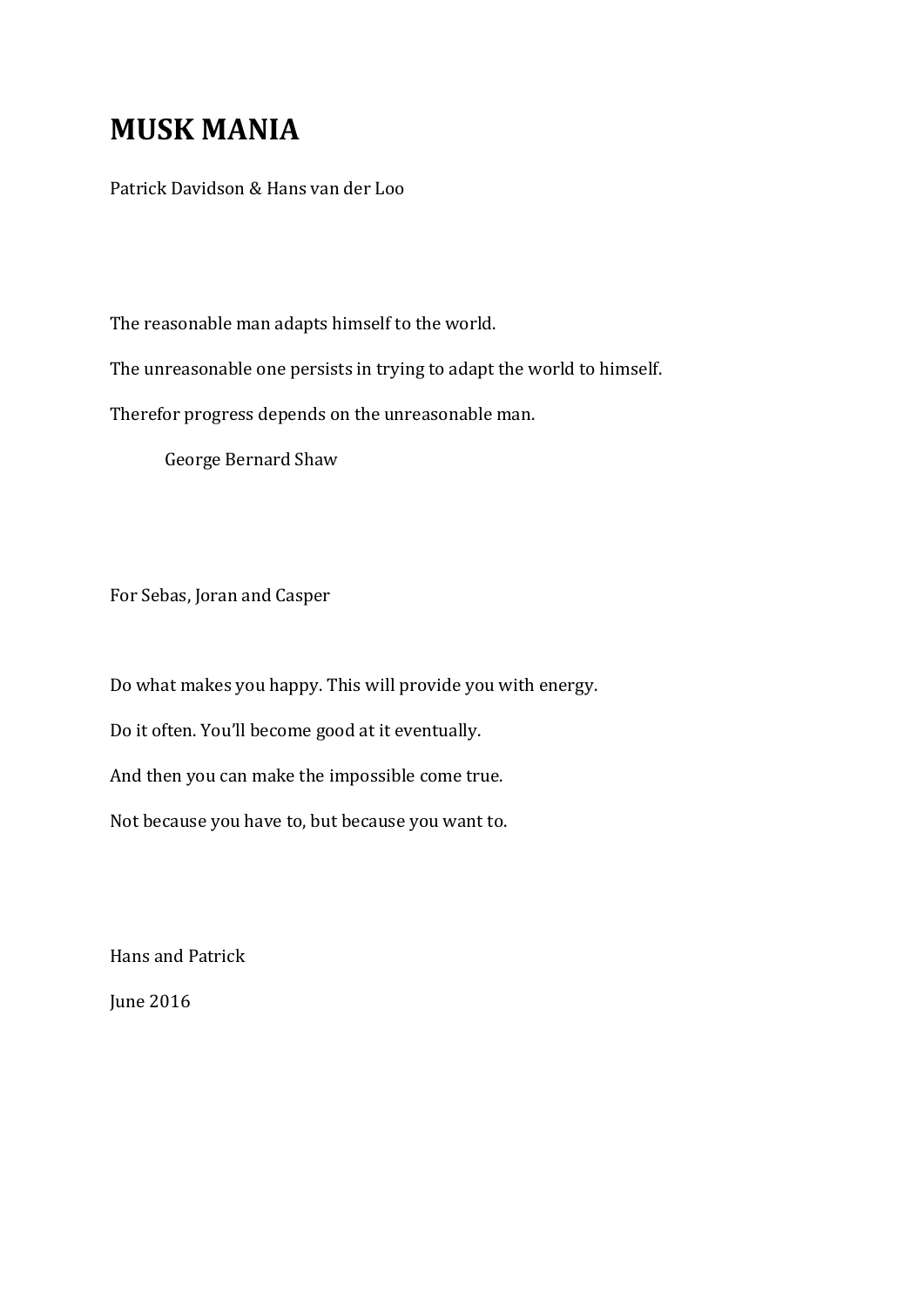"Elon Musk changes the rules of the game. He aims for Mars and gives direction to innovation." – Patrick van der Pijl, CEO of Business Model Inc., producer of the global bestseller *Business Model Generation* and co-author of *Design Better Business*

"A fascinating insight into one of the greatest inventors of our age." – Steven Van Belleghem, author of the bestsellers *When Digital Becomes Human* and *Customers the day after tomorrow*

"What drives an inventor to realize the impossible? Read it in *Musk Mania*." – Menno Lanting, author of the bestsellers *Oil Tankers and Speedboats*, *Everybody is a CEO* and *The Disruption Paradox*

"*Musk Mania* gives you inspiration to change both your department and the whole world!" – Arko van Brakel, entrepreneur and inspirational author

"Innovating without compromise is the only way forward and *Musk Mania* shows us how Elon Musk does it." – Ferdinand Grapperhaus jr, CEO of PHYSEE

"Genius! A true recommendation for anyone who isn't afraid to believe in himself!" – Thomas Blekman, professor of clinical education at the Erasmus University Rotterdam

"Miracles don't happen overnight. This book shows the principles with which Elon Musk achieves the impossible." – Jelle Drijver, host of the podcast Frankwatching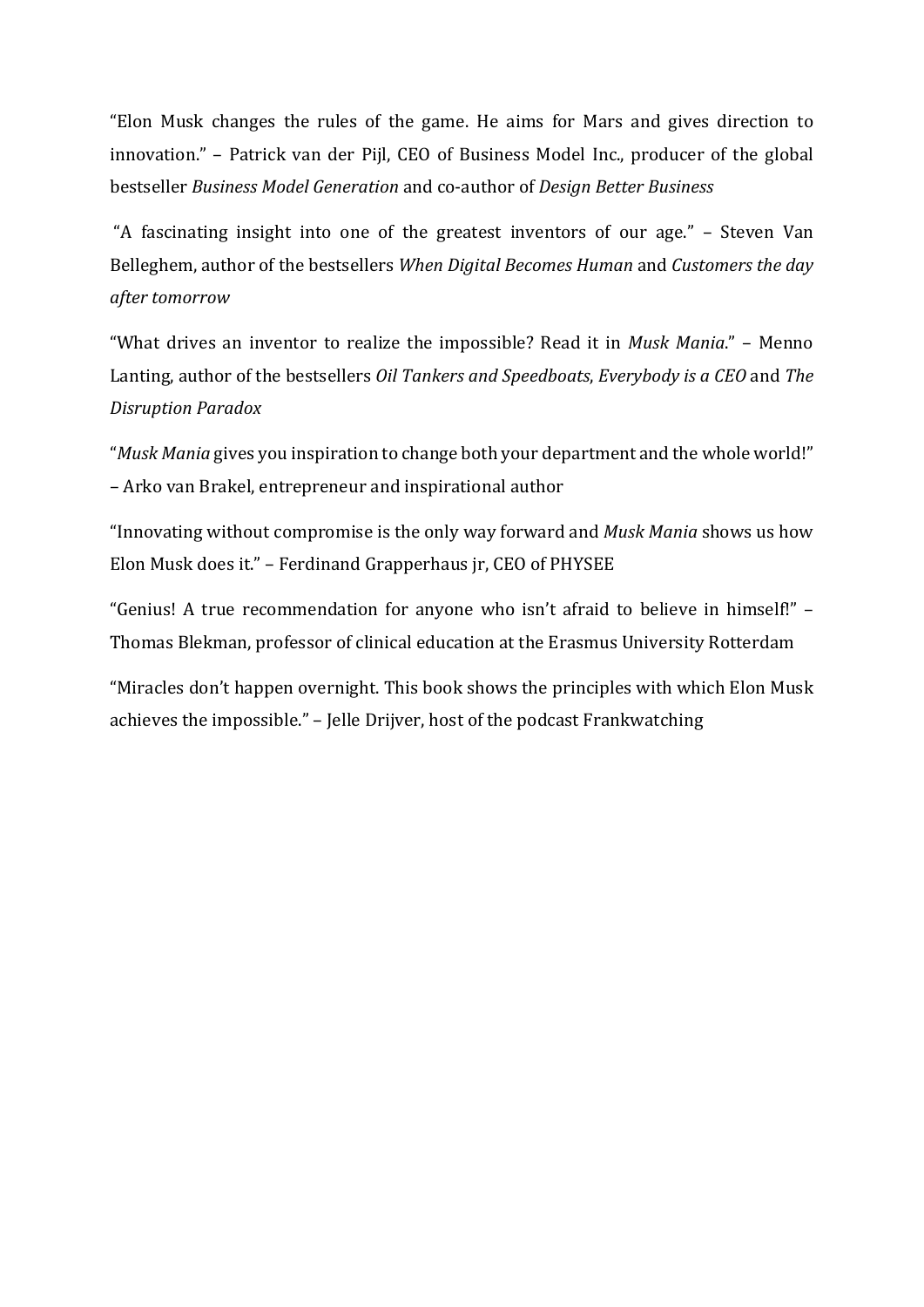# **Content**

Foreword by Eva de Valk

Introduction

- 1. The turbulent world of the Wavemaker
- 2. The flight of Elon Musk
- 3. Elon Musk: rarely boring?
- 4. Principle 1: Offer hope in fearful times
- 5. Principle 2: Be aware of all things
- 6. Principle 3: Aim for Mars
- 7. Principle 4: Play to win
- 8. Principle 5: Move people
- 9. The wave continues

Afterword by Martijn Arets

Acknowledgements

Sources

Wavemakers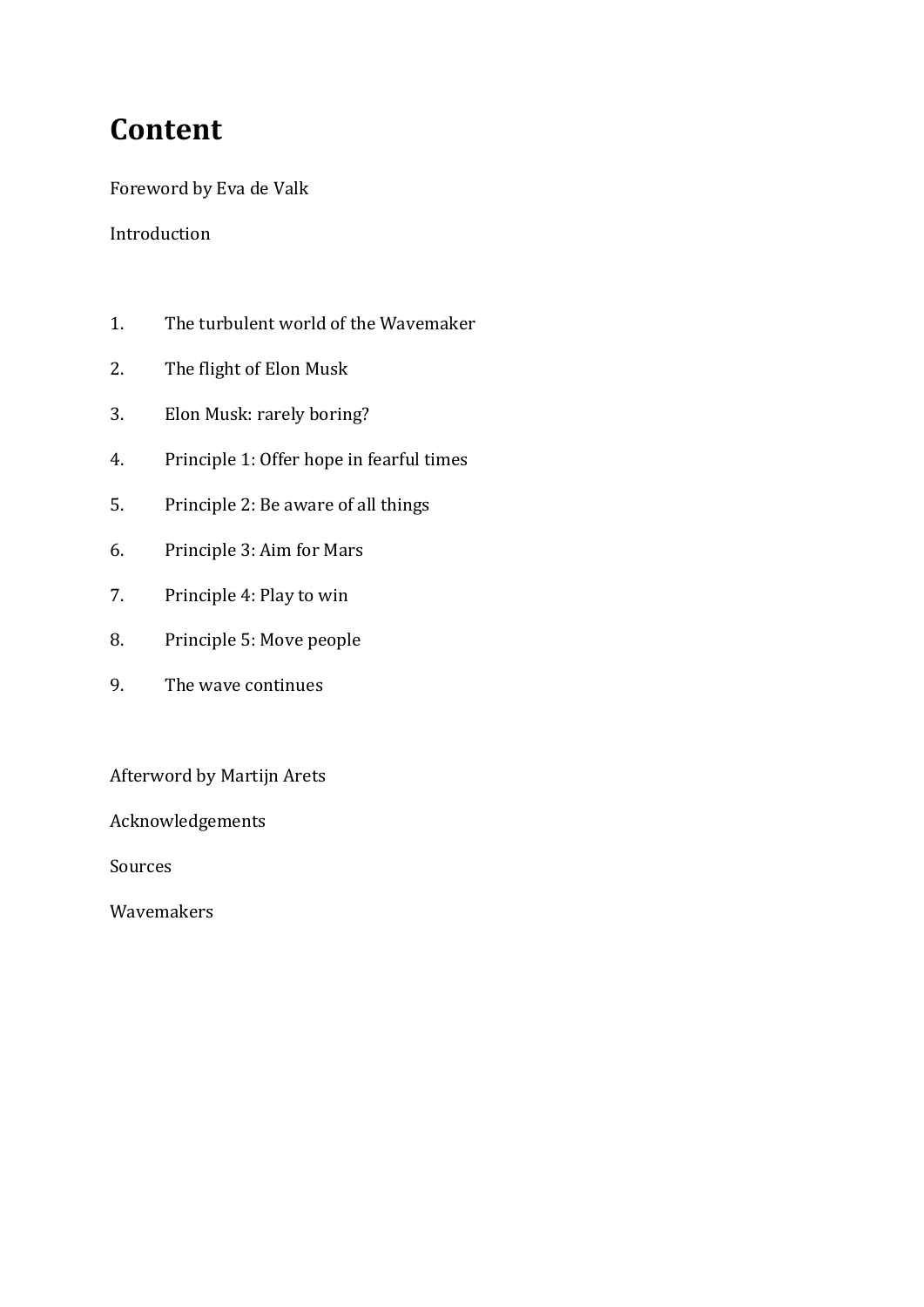# **Foreword**

Deeply impressed. That's how I felt when leaving the Tesla factory in Fremont, situated on the other side of the bay of Silicon Valley, after visiting them for an article for *NRC Handelsblad*. A glittering white factory where people worked, supported by bright-red state-of-the-art robots, on producing Tesla's electric luxury sedan, the Model S. At the rear of the factory was a conveyor belt, where owners could take delivery of their personalized car, cheering loudly while doing so.

I visited the factory in early 2013. Only several thousand Teslas had been sold by this point and it was still completely unclear whether or not consumers dared the transition to electric cars. And yet, it quickly became clear to me that something extraordinary was going on here. Here were thousands of employees working on and believing wholeheartedly in the mission of founder Elon Musk: the car of the future is sustainable, luxurious, sexy and exquisite in every single way. All details were pointed out to me at an unrelenting pace and with unbridled enthusiasm: the enormous touchscreen! The trunk at the front, where normally you find the engine! And of course the incredibly powerful battery that allows the car to go from stationary to 100 kilometers an hour in 5.6 seconds!

Such infectious excitement about a product I had only seen previously with regards to Apple products. Elon Musk has therefore been designated the successor to Steve Jobs by Silicon Valley. Where Jobs reigned over Apple, Musk heads no less than two companies: Tesla and aerospace company SpaceX. Aside from ushering in a revolution in the area of sustainable energy, Musk also wants to colonize Mars, should the Earth ever become uninhabitable.

Realizing big dreams, that's the central theme of Elon Musk's life. At first glance, Musk's ambitions seem the dreams of little boys: fast cars and rockets. But those boyish dreams are driven by a much more expansive vision. You'll read it later on in this book.

We often snicker at such far-reaching vistas in the Netherlands. Nonetheless, it's worth your while to delve into Musk's philosophy. He not only has the biggest ambitions, but he's also quite adept at realizing a fair number of them. Just look at Tesla: shortly after my visit, the American Consumer Organization declared the Model S the best car ever made.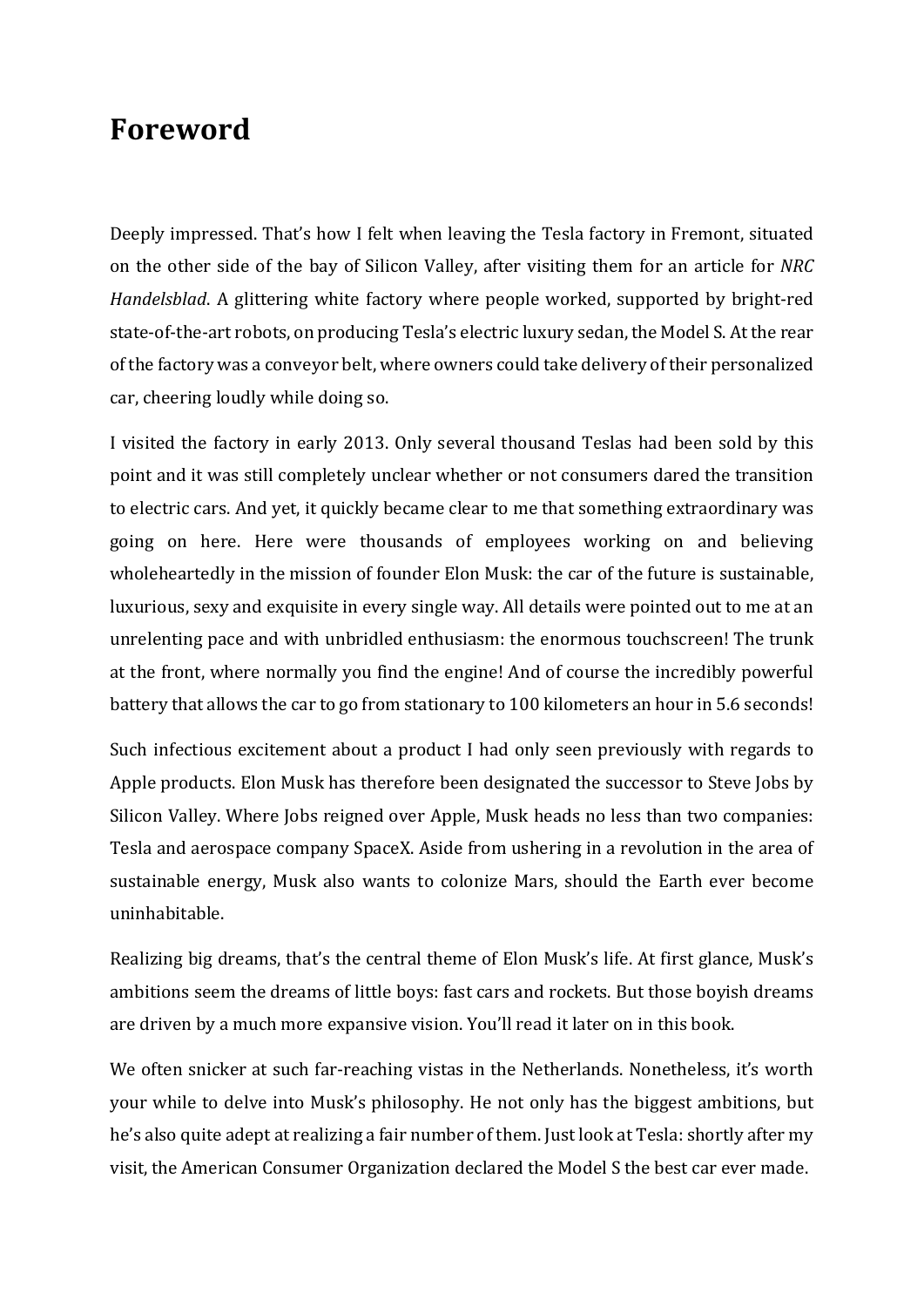Elon Musk is a Wavemaker, or so write Hans van der Loo and Patrick Davidson. With a clear-cut vision, daring, willpower and the ability to move the people around him, he's changing the world. How it works exactly is something you'll read in this book. Because even if you can't run two businesses at the same time nor prefer dying on Mars, Elon Musk is someone who can inspire you to pursue your dreams. Using Musk's lessons, Hans and Patrick will show you: everyone can make the difference in the things we do.

Eva de Valk,

Tech journalist and author of *Silicon Valley*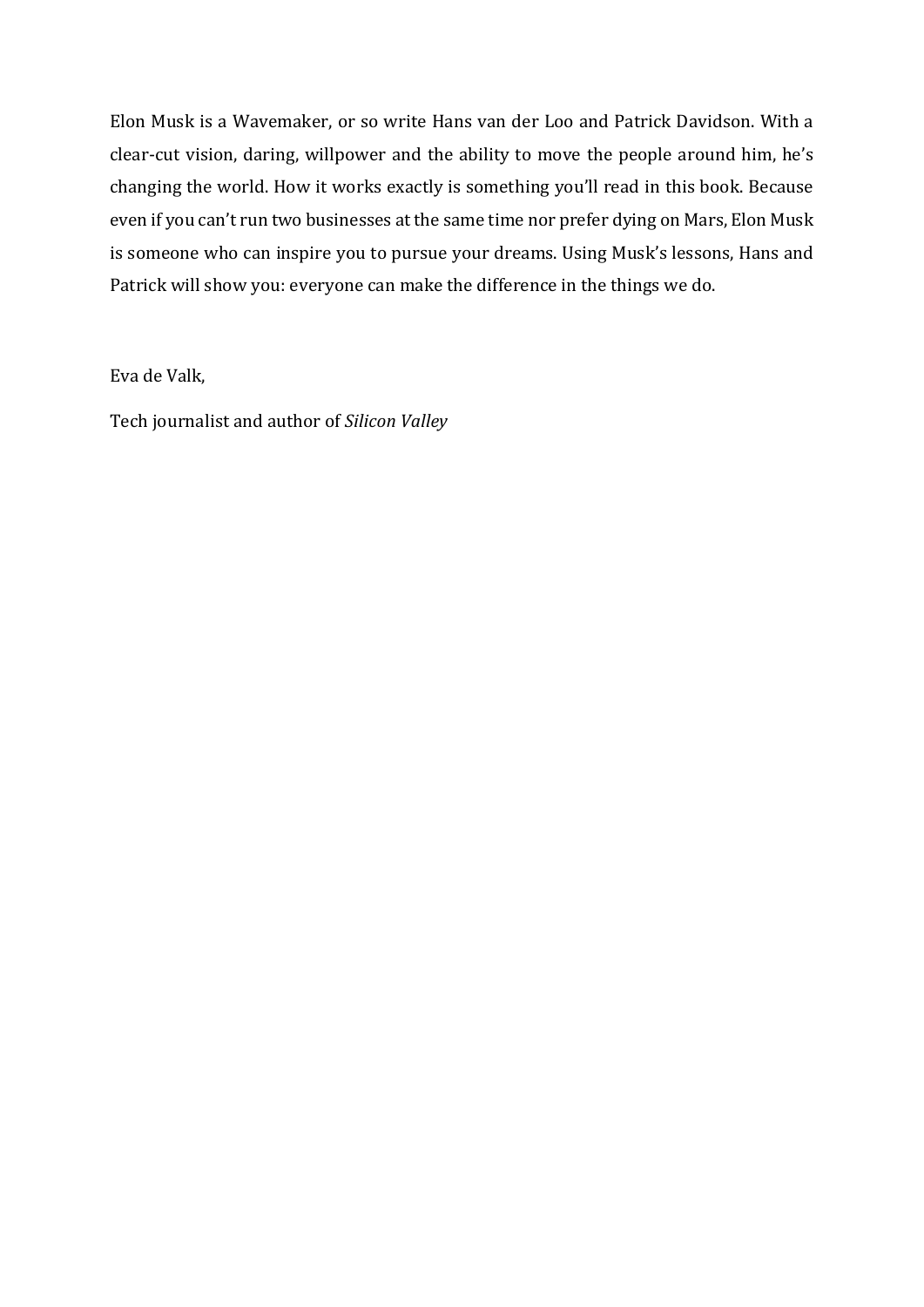# **Introduction**

--------------------------------------------

'Hey guys, I think we can build this rocket ourselves.'

Elon Musk

--------------------------------------------

### **Elon Musk, the ultimate Wavemaker**

The 1st of April, 2016: thousands of people are waiting in line all across the world to buy a car that only exists on paper. For a thousand dollars, they can consider themselves the virtual owner of an electric car which will be delivered in one to two years: the Tesla Model 3.

A few days later, Tesla starts operating the Gigafactory. This gigantic battery factory produces innovative batteries that are three times stronger and better than any available thus far. When the factory is in full swing, that differential should increase even further. And making Tesla the largest producer of batteries in the world. The latter is mostly a pleasant side effect. The factory is mainly a profit machine. The dream of a sustainable world is foremost. Tesla even makes the blueprints of the factory public, so that others can also work on the dream of sustainability.

A few days later, for the first time in history, the American company SpaceX succeeds in landing a rocket on a so-called drone ship floating in the sea. An expert said the achievement was comparable to 'shooting a pencil across the Empire State Building during a storm, and to then have it land on a shoebox'. The video images appear to show a 'normal' rocket launch, just in reverse. In the middle of the sea, a towering, slim rocket is flawlessly parked on the deck of a ship. Ready for the next return trip. Because that's what it's all about: reusing a rocket should become just as easy as starting your car.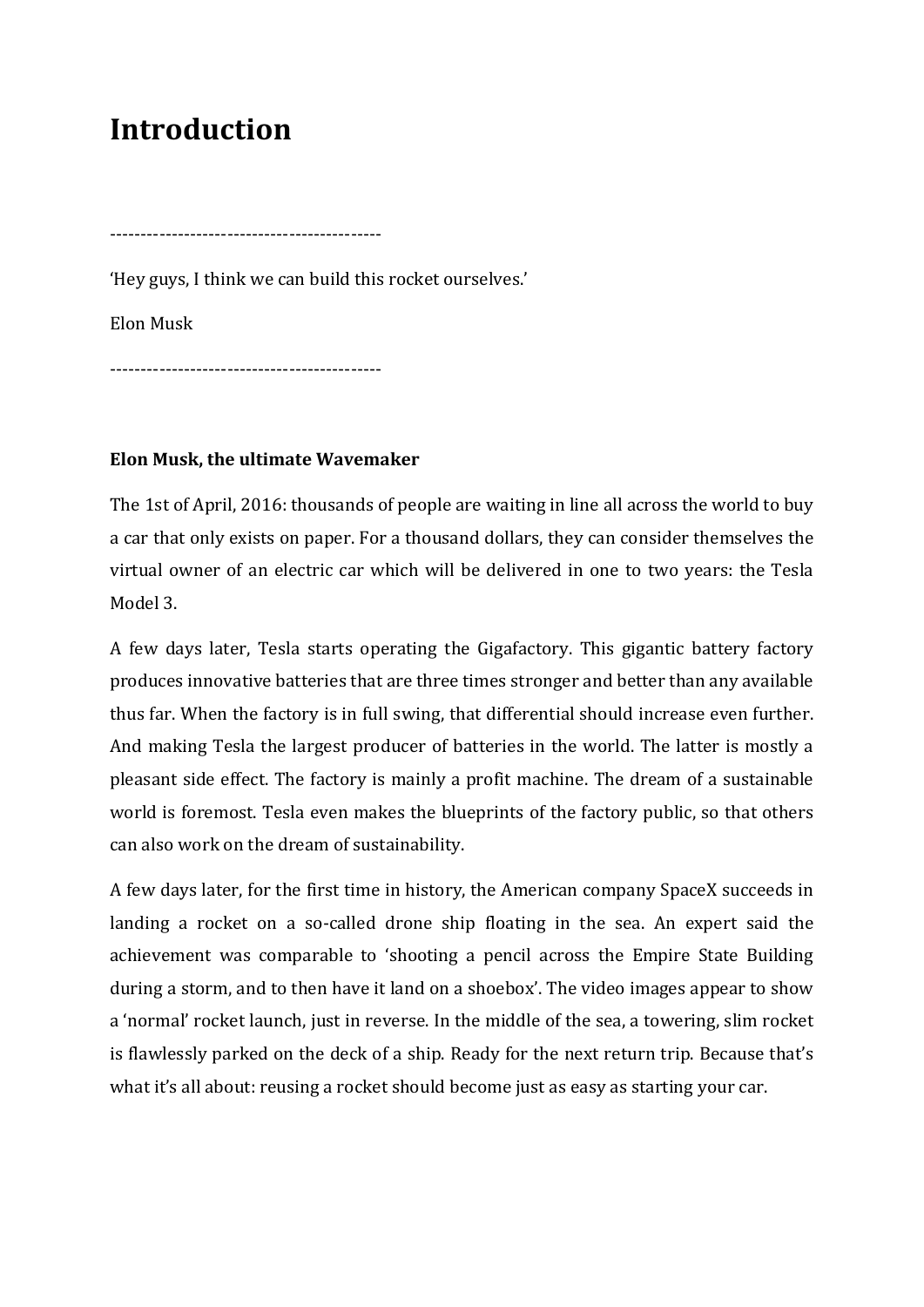#### **The ultimate Wavemaker: dreamer, thinker and doer**

Three amazing achievements in one week. With the same man as the driving force: the South African-born Canadian-American Elon Musk. Inventor, entrepreneur, investor and world-improver. The man who blazes into hermetically-sealed worlds and then proceeds to knock everyone off their feet with his achievements. Only few succeed as a newcomer in the automobile industry in gaining a foothold. With his Teslas, Musk unleashed a whirlwind revolution in the field of electric driving. His aerospace company SpaceX, with its recyclable and affordable rockets, competes successfully with the substantially closedoff bastions of NASA, Boeing, Lockheed Martin and the Russians.

During our intensive quest for Wavemakers (do read on to find out what we mean by that), Musk popped up again and again. To us, he is both the embodiment of and something larger than a Wavemaker. Musk is much more than just an inventor, entrepreneur and investor. He doesn't just thrive on the waves of change, he succeeds in creating waves himself. How incredible his ideas may sound, he sees opportunities to realize them. How? By following his heart and doing what he truly wants to do. To be fair, there are more people who do that. But Musk also possesses phenomenal mental and imaginative powers, which make him see what others pass by. Add to that the guts to admit his breathtaking ambitions, the ability to make his dreams work for him, the strength to work for ten or maybe even a hundred and the talent of drawing the greatest talents to him. Because Musk leaves the execution of those plans to people who believe in them just as strongly as he does. He demonstrates how you can change the world by yourself. By instigating a wave of renewal and taking others with you.

### **You either love him or hate him**

Some find Musk's plans a little over the top. Others even call him megalomaniacal and reprehensible. As is often the case with outspoken personalities: you either love him or hate him. That first group is growing fastest. Everywhere he comes, people flock: officials considering him to be a new source of employment, managers who bask in his prophecies of the future and the general public, who can't get enough of his sayings and inspirational stories. Musk fires revolutionary idea after revolutionary idea at us – new methods for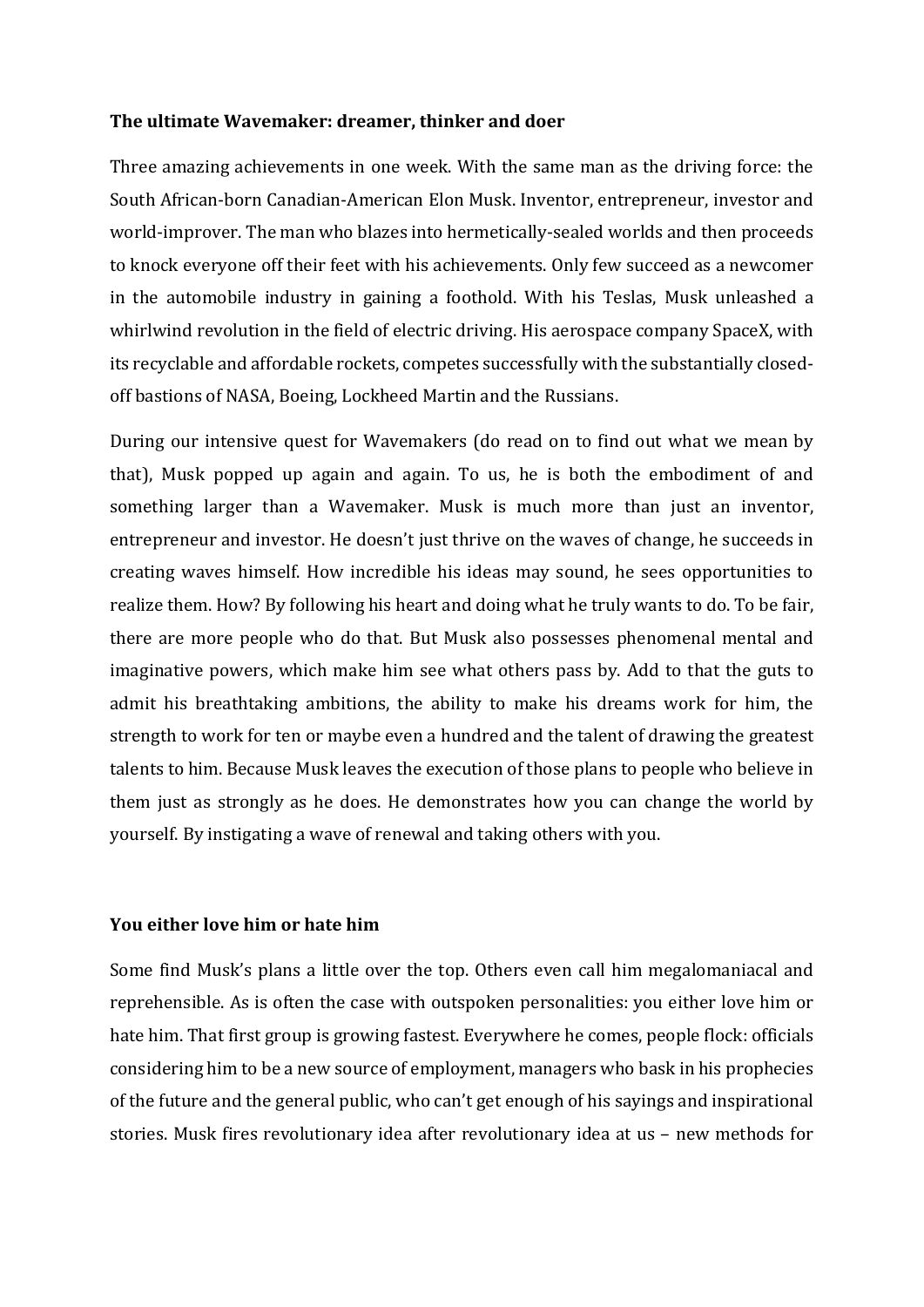generating energy, a hypersonic means of transportation, and a new way to dig tunnels. And more: he delivers as well.

## **Getting into the mind of Elon Musk**

In this book, we'll expose the five guiding principles of the success of Wavemakers in general and those of Elon Musk in particular. Let's not pretend Elon Musk is an unwritten page, however. An extensive biography appeared in 2015. Thousands of blogs and videos circulate on the internet. He's been the subject of hundreds of articles. And yet, we still meet people who've never heard of him or can only name a few superficial facts: 'Oh, that's the guy with those electric cars' or 'Isn't that the weirdo who wants to go to Mars?'

Aside from quick and easy access to the wondrous world of Musk, you'll get the chance to get into his mind. Learn from him. Think big. Dare. Persevere. Be a Wavemaker. In your own way. There are few people who can or dare do what Musk does. And that's just fine. But in a time where the waves of renewal are churning and slamming into each other, it's imperative you light the flame of renewal within yourself.

When asked, only twenty per cent of the Dutch employees say they consider themselves an instigator of change. That must mean eighty per cent does not. We hope that reading this book will give you that spark. Let Musk be an example in allowing the Wavemaker principles to set your imagination on fire. And then take the step from dreaming and thinking to doing: use the principles to increase your own freedom of movement and achieve that which you deem unthinkable.

### **The five principles of making waves**

- 1. Offer hope in fearful times
- 2. Be aware of all things
- 3. Aim for Mars
- 4. Play to win
- 5. Move people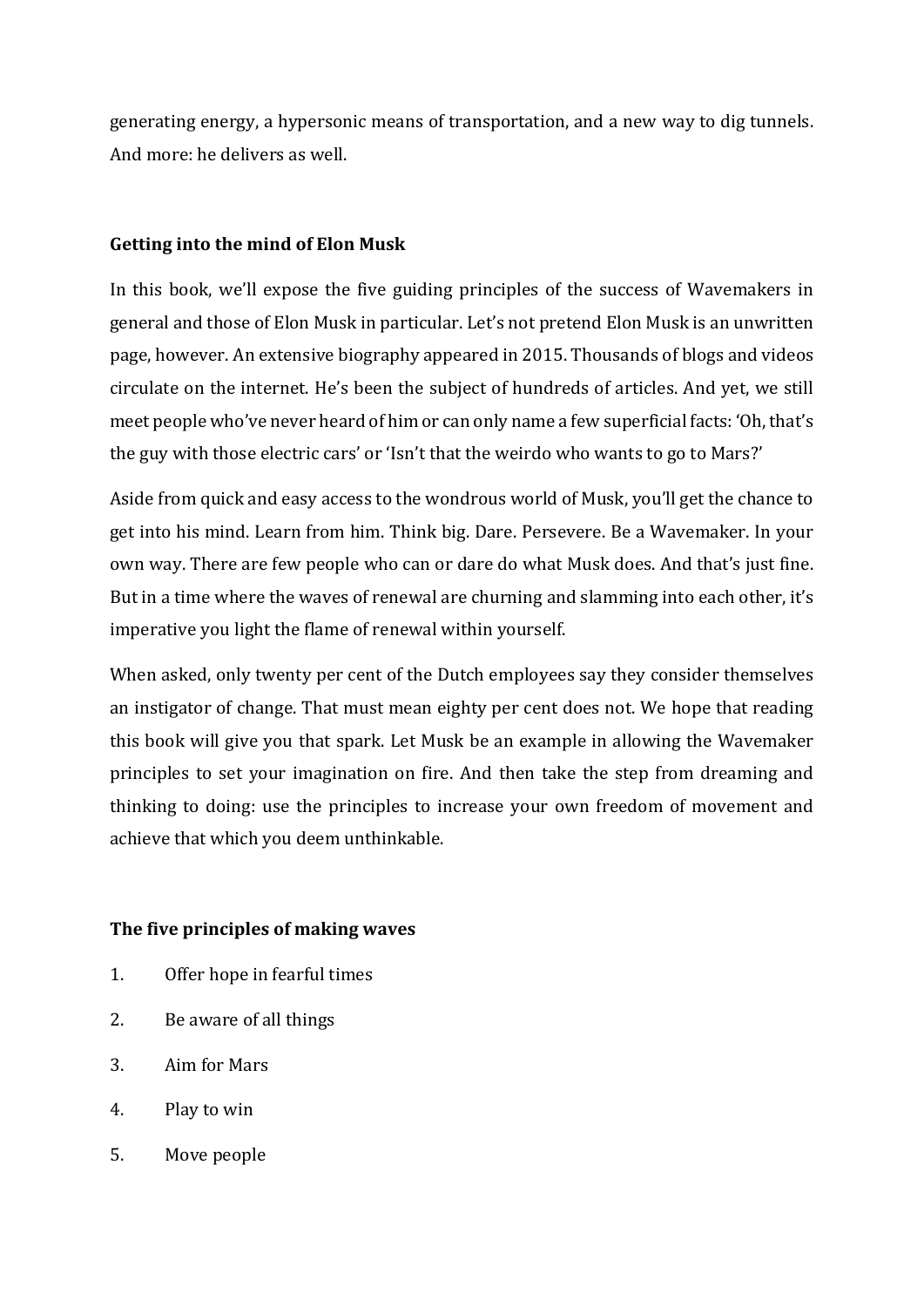To make a truly world-changing wave, a personal touch is a key ingredient. For Elon Musk, it's his exceptional personality profile and the unique combination of dreamer (vision), thinker (scientific reasoning) and doer (entrepreneur). No less important is the fact that he's driven by a kind of primal force. This is what we mean with 'mania'.

Meet Elon Musk and learn how he applies the five principles of the Wavemaker in his own inimitable way.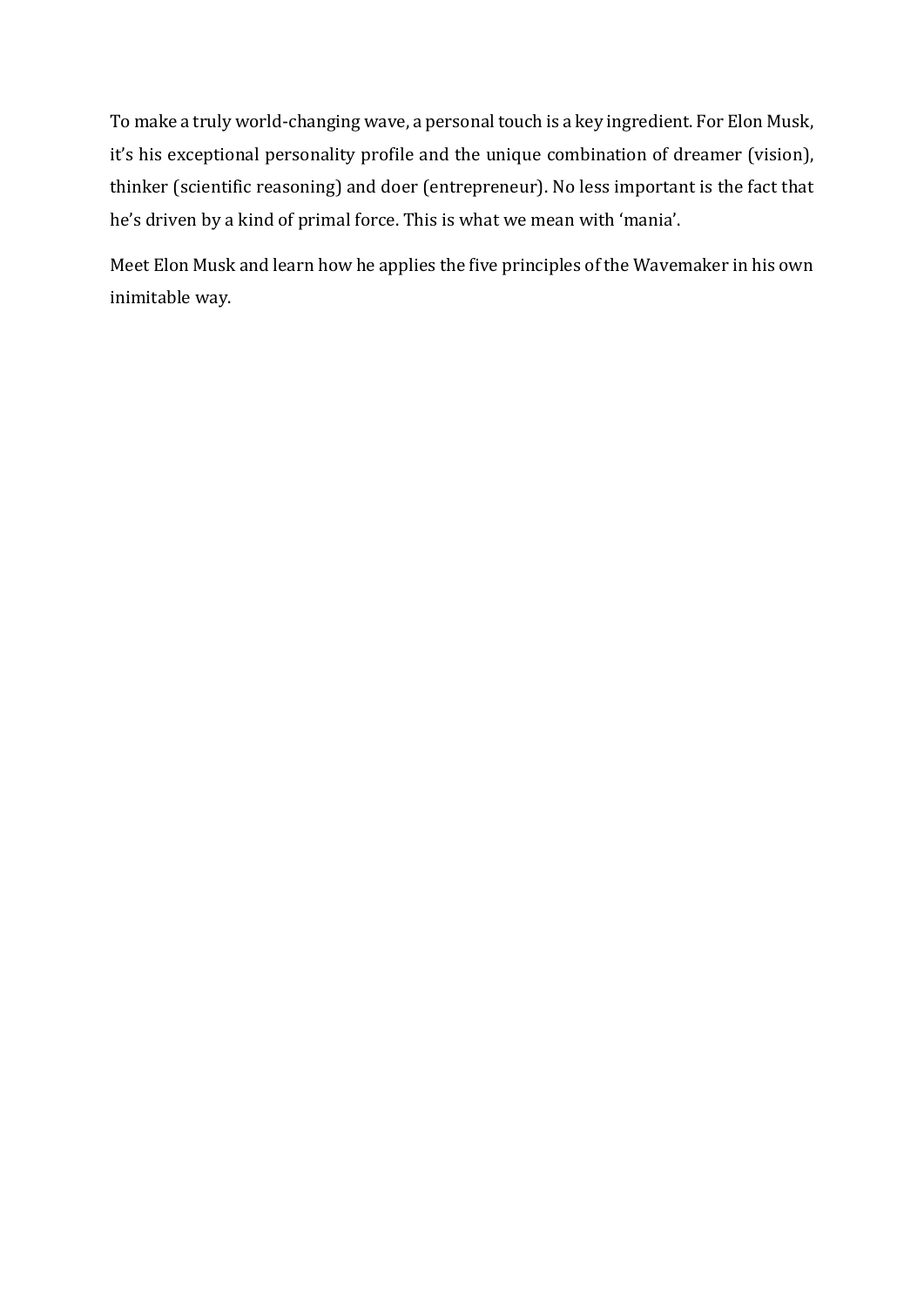# **1 The turbulent world of the Wavemaker**

--------------------------------------------

'I think it is possible for ordinary people to choose to be extraordinary.'

Elon Musk

--------------------------------------------

A half-naked boy dances on a hilltop. As he demonstrates the wickedest moves, a second dancer joins in. And another. Eventually the group of trendsetters is joined by an everincreasing crowd of enthusiasts and before you know it, the hill has been transformed into a mass of dancing people. One lonely dancer who manages to get an entire crowd going… it seems like magic. And yet it isn't. It's the power of the Wavemaker.

Traditional leaders set out a stable course in an atmosphere of security and trust. But in these times of transience, insecurity and complexity, there is ever more a need for momentum as opposed to stability. For leaders who are quick to rise to action and are continually on the move. For people who thrive on waves, but also cause them. These are Wavemakers. Wavemakers are game changers, hope bringers, a driving force and disseminators. They break up existing structures and certainties and create new possibilities. They always look ahead, offer perspective and hope in fearful times. Not by looking at what's going wrong, but by seeing what's possible. They don't just inspire, but are also a driving force, people who aren't afraid to put themselves out there and work passionately on realizing their often sky-high ambitions. They do today what is needed tomorrow. This makes Wavemakers the driving force behind a plethora of new initiatives, new ideas and behaviors that spread across the globe en masse and as quick as can be. They have great influence on how others think and act. Including you. They thrive in a turbulent world. And they also keep that turbulence going. Because they know: when the waves are in, they are in.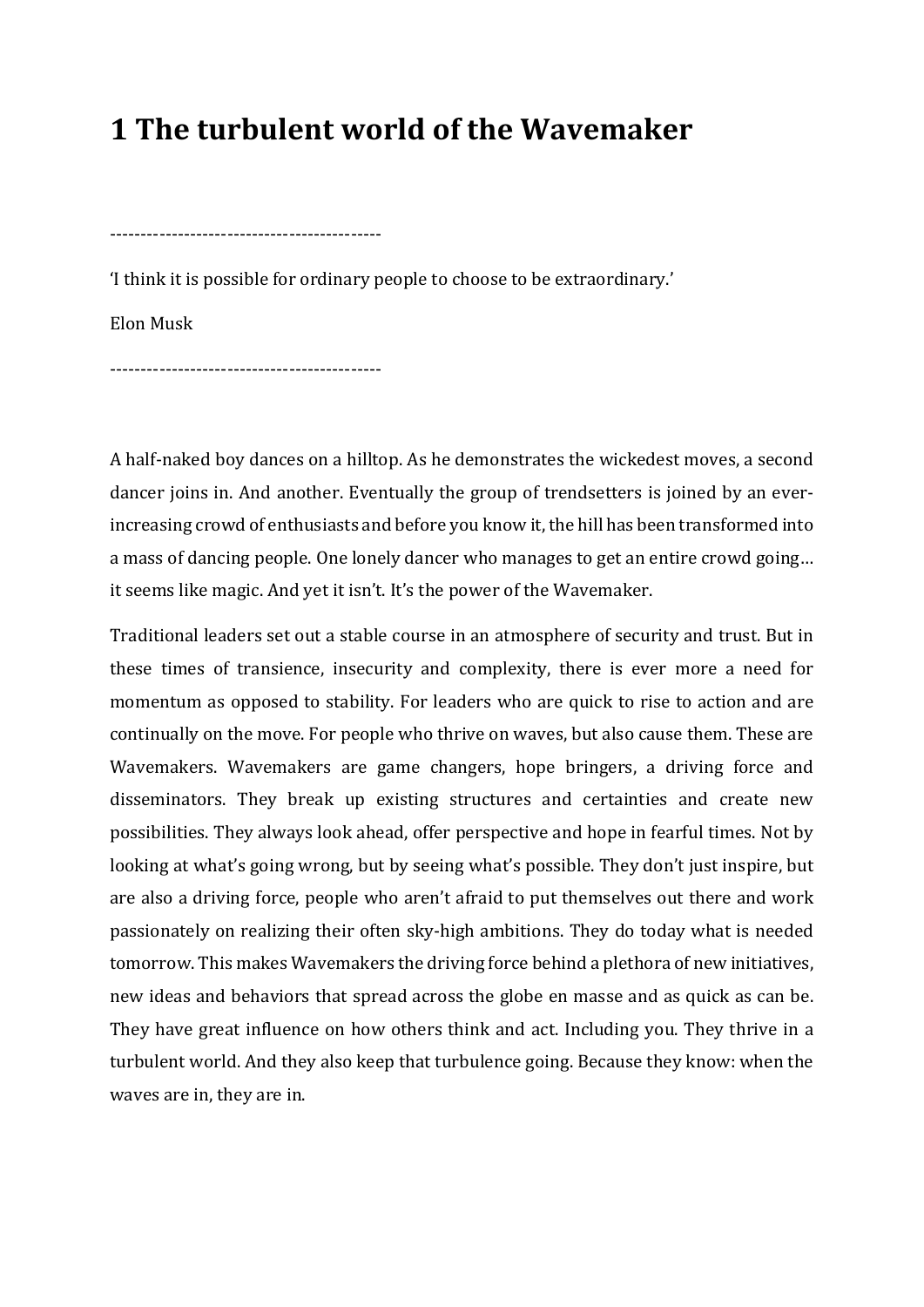--------------------------------------------

'Wavemakers do today what is needed tomorrow.'

--------------------------------------------

#### **Tidal waves**

If you know how it works, you can recognize the set roles, principles and patterns governing the creation and growth of movements. This applies equally to heady waves at sea and to ideas, behaviors, feelings, opinions and products. Or viruses. Just as one person becoming ill can start a flu epidemic, one person thinking differently can dislodge all encrusted axioms. Or one new invention that shakes the world at its very core. The pattern is always the same: it starts off small and grows and grows until it reaches massive size. And this is how one person is capable of setting off gigantic tidal waves. This is what Wavemakers do.

Wavemakers come in all shapes and sizes. Wavemakers are usually individuals, sometimes form a small group and very occasionally a full-sized organization or agency. Oftentimes, they are people with a small-scale, temporary impact. A very literal example can be seen in a stadium, where a lone person suddenly gets up off his seat and brings both arms up and down. Before you know it, a whole stadium is participating in his 'wave'. Another example: someone starts applauding loudly at a concert or a speech, and moments later the whole room breaks out in applause. The impact of these types of waves is limited. Both with regard to time (it'll calm down a few moments later), to scale (no one gets affected outside those present) and to effect (normality soon reasserts itself).

There are also Wavemakers who make true tidal waves. Tidal waves can sweep away in a matter of moments all that has been previously and painstakingly constructed. Roads and buildings, but traditions and winning formulas as well. At the same time, they create space for renewal. Elon Musk is a Wavemaker who know how to cause tidal waves.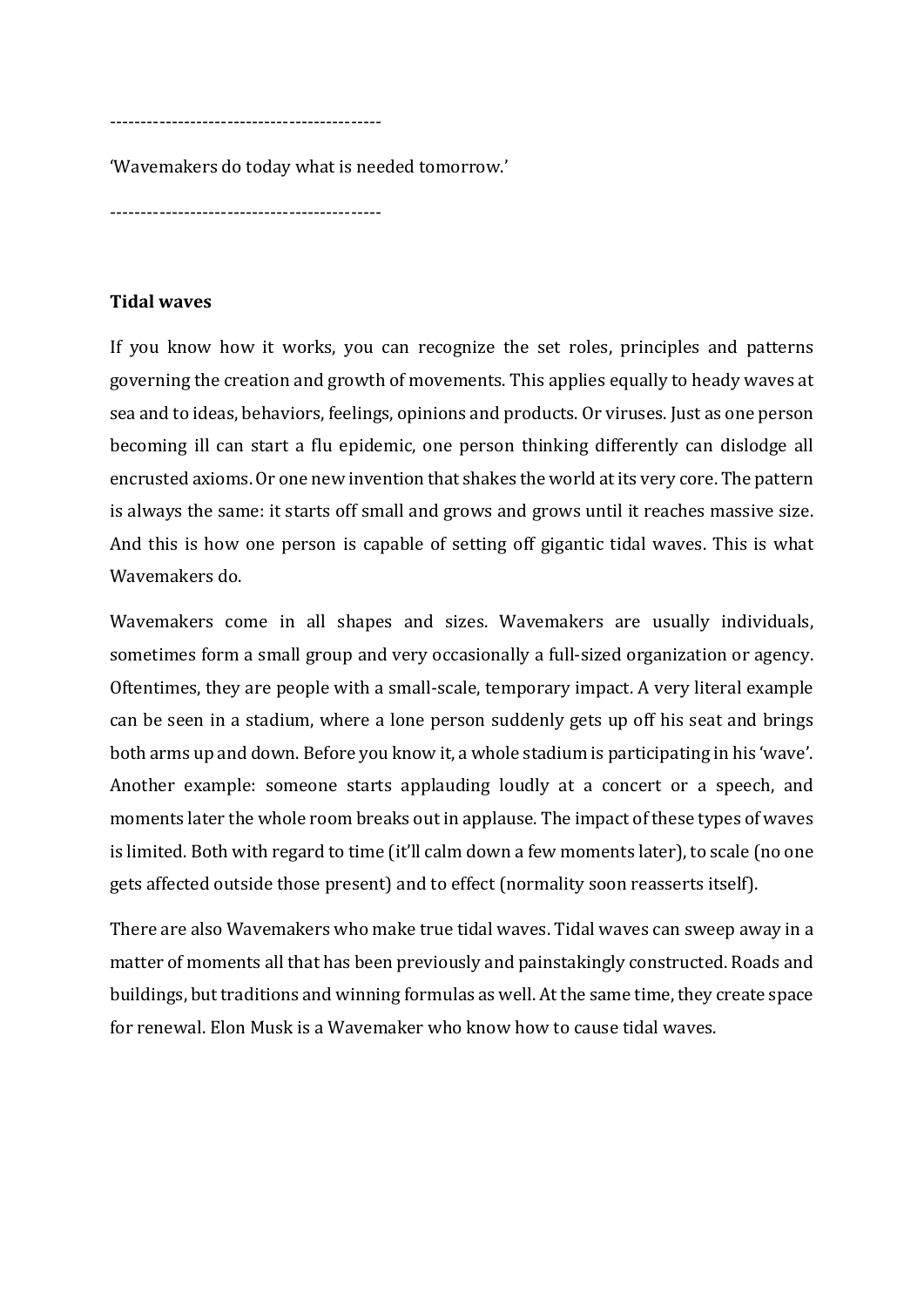#### **Musk Mania: maniacally positive**

He even stands at the cradle of a veritable Musk Mania. We mean two things by this. For starters, the maniacal fashion in which Elon Musk leaves his mark on the world. It's not just done with exceptional passion and enthusiasm, but at an astounding pace. The terms maniacal and mad are often used with regards to being mentally ill. We see maniacal and mad in a positive light: to us, these terms refer to passion, intractability and enthusiasm. And even if there are dark aspects to his character, Elon Musk is mostly maniacally positive. A modern and restless redeemer who wants to offer new hope to a torn and rampaging world. A positive remedy against feelings of apathy and fatalism, he wakes people up and gets them moving.

'Musk Mania' doesn't just refer to the maniacal tendencies of the man himself, but also to the phenomenal impact he currently has. Elon Musk is nearly singlehandedly capable of continually controlling the media channels, get dignitaries and investors to lose their senses and tempt consumers into irrational behavior. Like that purchase of a not-yetproduced car. Elon Musk is the half-naked dancer who gets the crowd moving. But then on an epic scale. Manic scenes we know, at sporting matches and with pop stars. The incredible images of the Beatles in the sixties were already termed Beatlemania. Nowadays, Bieber has his Beliebers. And racing talent Max Verstappen is also in line to develop a Max Mania. Musk makes this happen, too - and then some. He's capable of capturing masses of people. People who want to be close to him and be a part of his success. But it's mostly people who want to believe in him: Musketeers, and more than just three.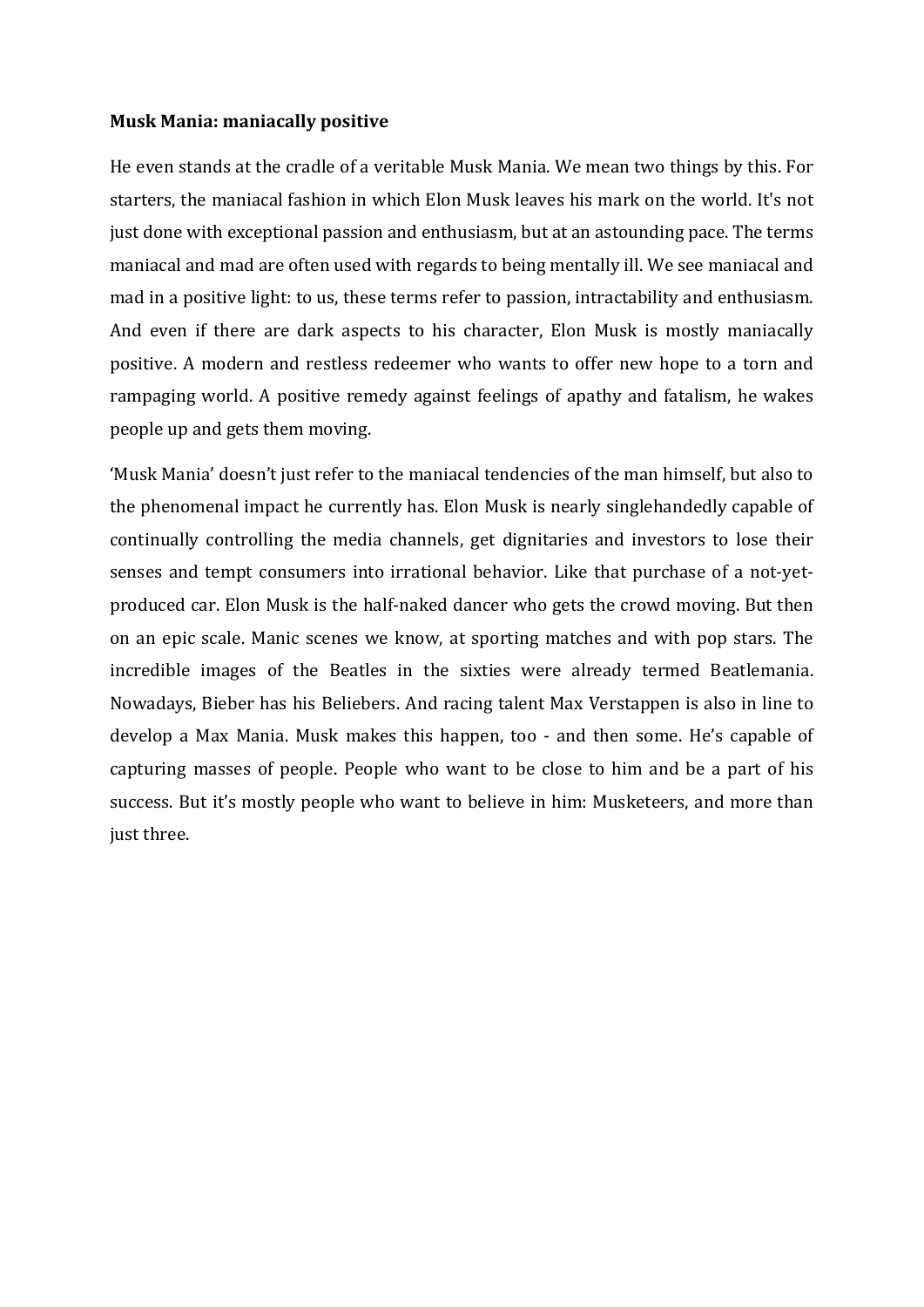# **2 The flight of Elon Musk**

--------------------------------------------

'Starting a company is like eating glass and staring into the abyss.'

Elon Musk

--------------------------------------------

Elon Musk's life reads like a three-part book for boys. It begins with his 'flight from Africa': after a difficult start, Musk leaves South Africa at age 17. Nearly broke, he travels to Canada and leaves for the United States a little later. There commences the second act of his life story, the 'flight forward': after his studies, he makes millions as a fledgling entrepreneur in Silicon Valley. The third and, for now, final act of his life, is the 'flight upwards'. Literally and figuratively. Musk conquers space, but also works away on solutions in the field of sustainable energy.

### **The flight from Africa: no match with his environment**

Elon Musk was born on the 28th of June 1971, in the South-African city of Pretoria – the eldest in a family of three: his brother Kimbal and his sister Tosca. Mother Maye, once contender for Miss South Africa, is still active as a model, into her sixties. She also runs a dietary practice. Father Eroll owns a successful engineering company. The family does well financially from the get-go, but the interrelationships are stormy. When Elon is roughly six years old, his parents decide to separate. Maye leaves with the children for the holiday home in Durban.

Two years later, Elon makes the surprising decision to move back in with his father. Surprising, as his mother said they got along well, but also because his father exhibited quite dominating and manipulative behavior. 'It would certainly be accurate to say I did not have a good childhood', Elon later says. 'It was like misery. He's good at making life miserable—that's for sure.' His brother Kimbal would later add: 'He definitely has serious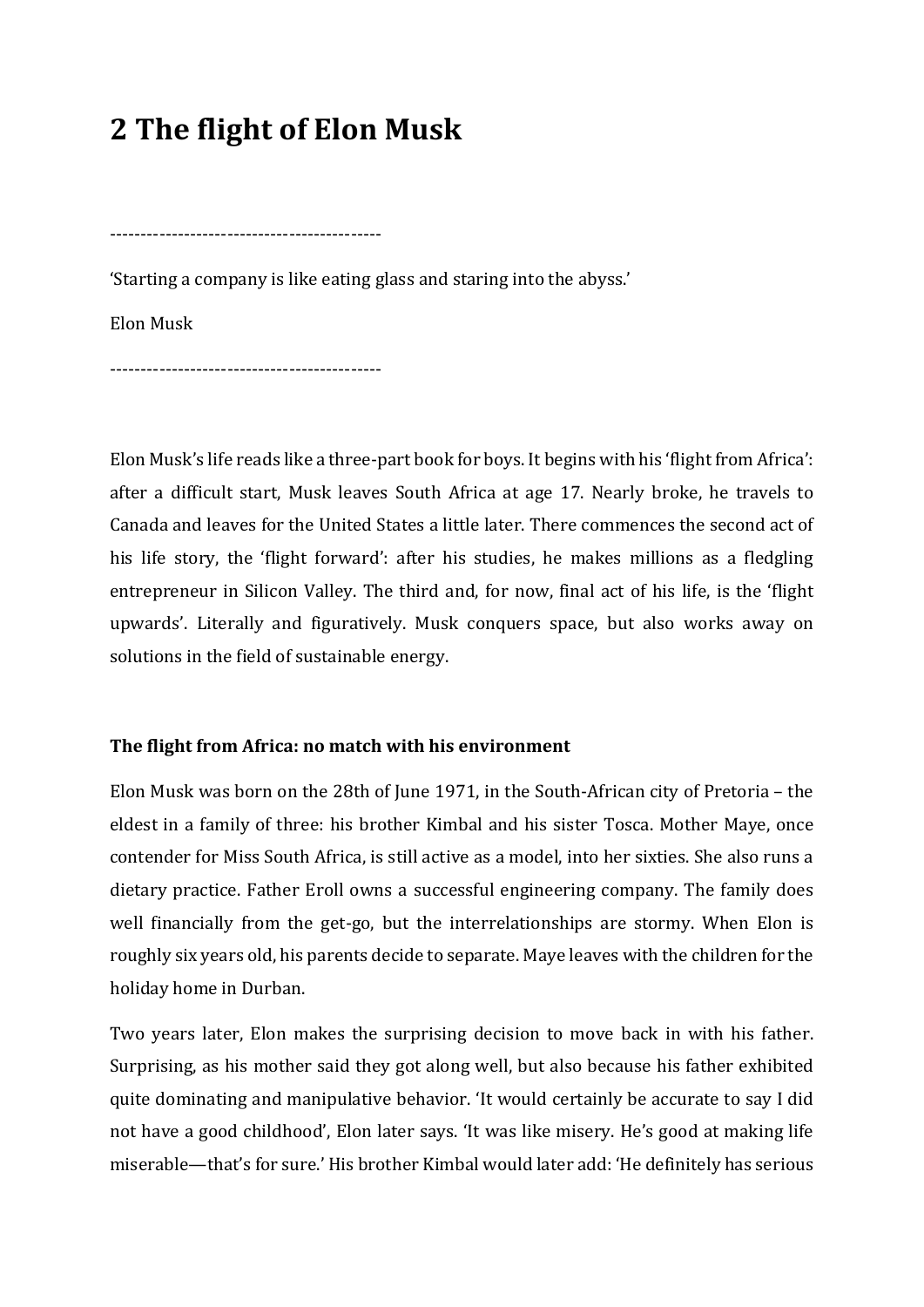chemical stuff [imbalances]. Which I am sure Elon and I have inherited.' Elon suffers even further from his social surroundings, more so than from the unstable home situation. South Africa has a strong macho culture, one of tough guys with big mouths and typical male mannerisms. There is no room there for a dreamer with a nerdy look. The young Musk is also a classic know-it-all who corrects everyone. It doesn't endear him to his peers, who prefer pulling pranks or sporting. He's teased and regularly beaten up. It's no wonder he later described his youth as 'non-stop horrible'.

His only solace is reading about inventors, futuristic worlds in galaxies far away and new machines and technologies. After school, he 'lives' in the local bookstore, where he disappears into the world of science fiction, fantasy and comic books. This way, he not only shuts out the big bad outside world, but grows even smarter. The young Elon seems at times lost in a trance. He gets this typical, distant look in his eyes. Anyone who talks to him can't seem to get through. This happens so often, his parents suspect him of being deaf. 'He goes into his brain, and then you just see he is in another world', says his mother. 'He still does that. Now I just leave him be because I know he is designing a new rocket or something.' This quality makes him even less popular at school than he already is: his absence is interpreted there as arrogant and somewhat deranged.

From a young age, Musk was an introvert thinker and dreamer. But was he already a doer? Not at school, if we're to believe his teachers and classmates. He may have been smarter than the rest, but does little with those smarts. This changes when, at age nine, he sees a computer in an electronics store. 'It was like, "Whoa, holy shit!". I had to have that and then hounded my father to get the computer.' The computer came with a manual with enough material for six months. It takes Elon three days and nights to master it. His new hobby also gives him his first financial gains. At age twelve, he sells the software of his first videogame to a magazine. It earns him five hundred dollars.

The combination of computer knowledge and the commercial possibilities the surging Internet offers are the key to the second episode of Musk's life: successful entrepreneurship.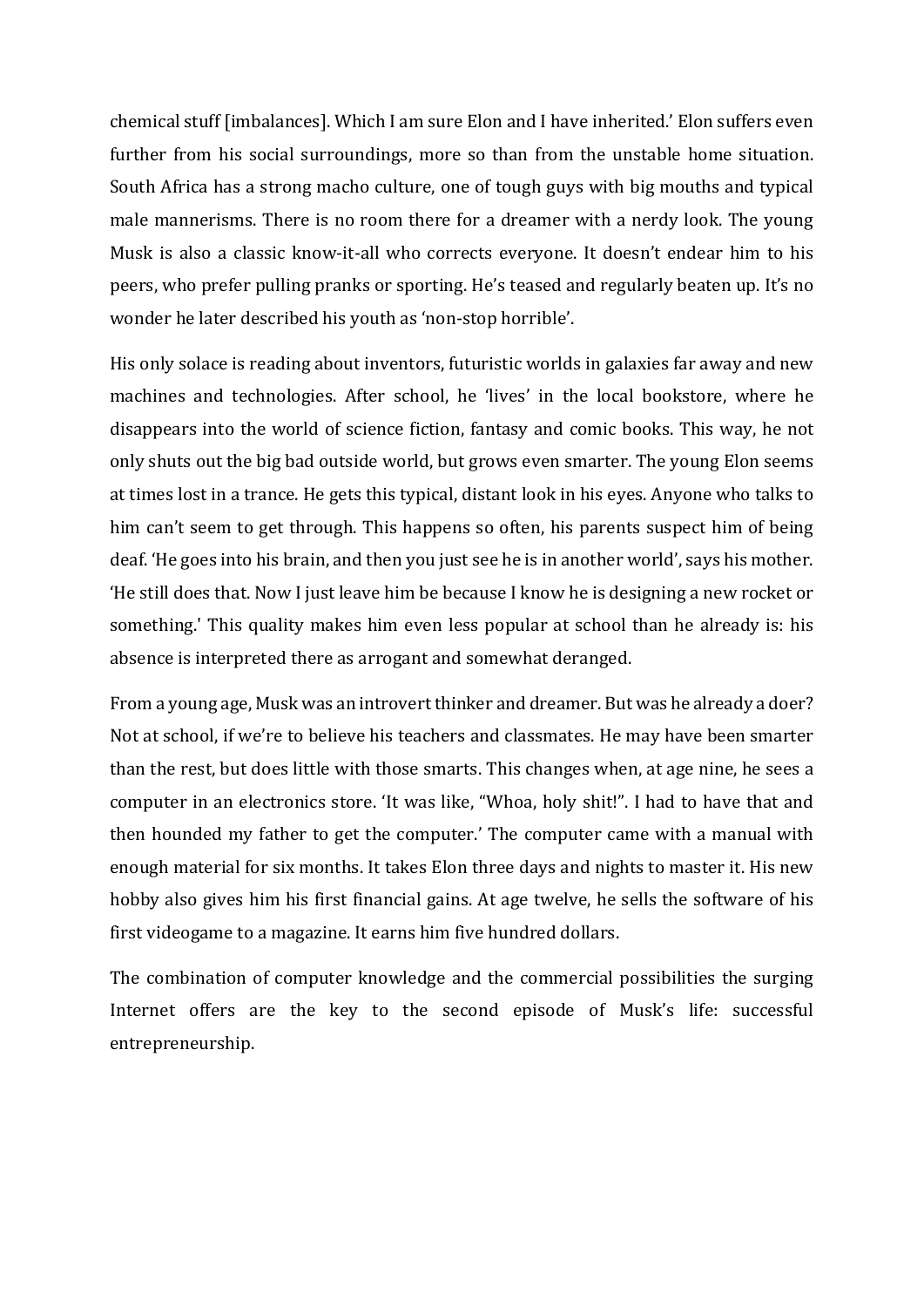### **The flight forward: study and start-ups**

Elon and South Africa do not get along. Even in his early teens, he dreams of leaving for the States, the land of boundless opportunity. As his mother is of Canadian descent, that country becomes a first stop. The urge to escape his early environment regardless of the cost must have been strong, for Musk leaves for Canada practically unprepared. He knows of a vague great-uncle in Montreal, hops on a plane and hopes for the best. On arrival, his great-uncle has turned out to have moved long ago. With no more than a hundred dollars in his pocket, Elon has only himself to rely on. Through scattered relatives all across the country, he finds shelter and several badly-paid jobs. When his mother, brother and sister also decide to travel to Canada, the family is reunited in Ontario, where Elon enrolls at university.

In 1992, when Musk is 21, he gets a scholarship to the University of Pennsylvania and leaves for the United States. Once there, he asks himself the question of how he can have the most impact on improving the world. His list: internet, sustainable energy and space travel. He would systematically take up all these subjects in the years to follow.

In 1994, Elon and his brother make a road trip which takes them to Silicon Valley. The positive energy that prevails there, the sky-high ambitions that continually enflame people and the freedom to do whatever your mind thinks of: it moves them so much, the brothers decide to return the next summer. After Elon's graduating, it even becomes their home base.

Elon's attempt to get a job at the incredibly popular internet company Netscape fails: he walks in unannounced, waits rather clumsily in the lobby and is too shy to speak to anyone. He leaves matters unfinished.

Time for plan B: Elon and his brother found the internet company Zip2 together, publishing a kind of Yellow Pages online. No very sensational, but important for their first experiences as beginning entrepreneurs. It's a classic tale of burning the midnight oil while under great pressure and with no penny to spare, to force the desired success. Elon especially has it rough, when investors side-track him due to a lack of leadership abilities. The pain is compensated in the end when then-computer giant Compaq takes over the company for a staggering 307 million dollars. 22 million dollars of that amount goes to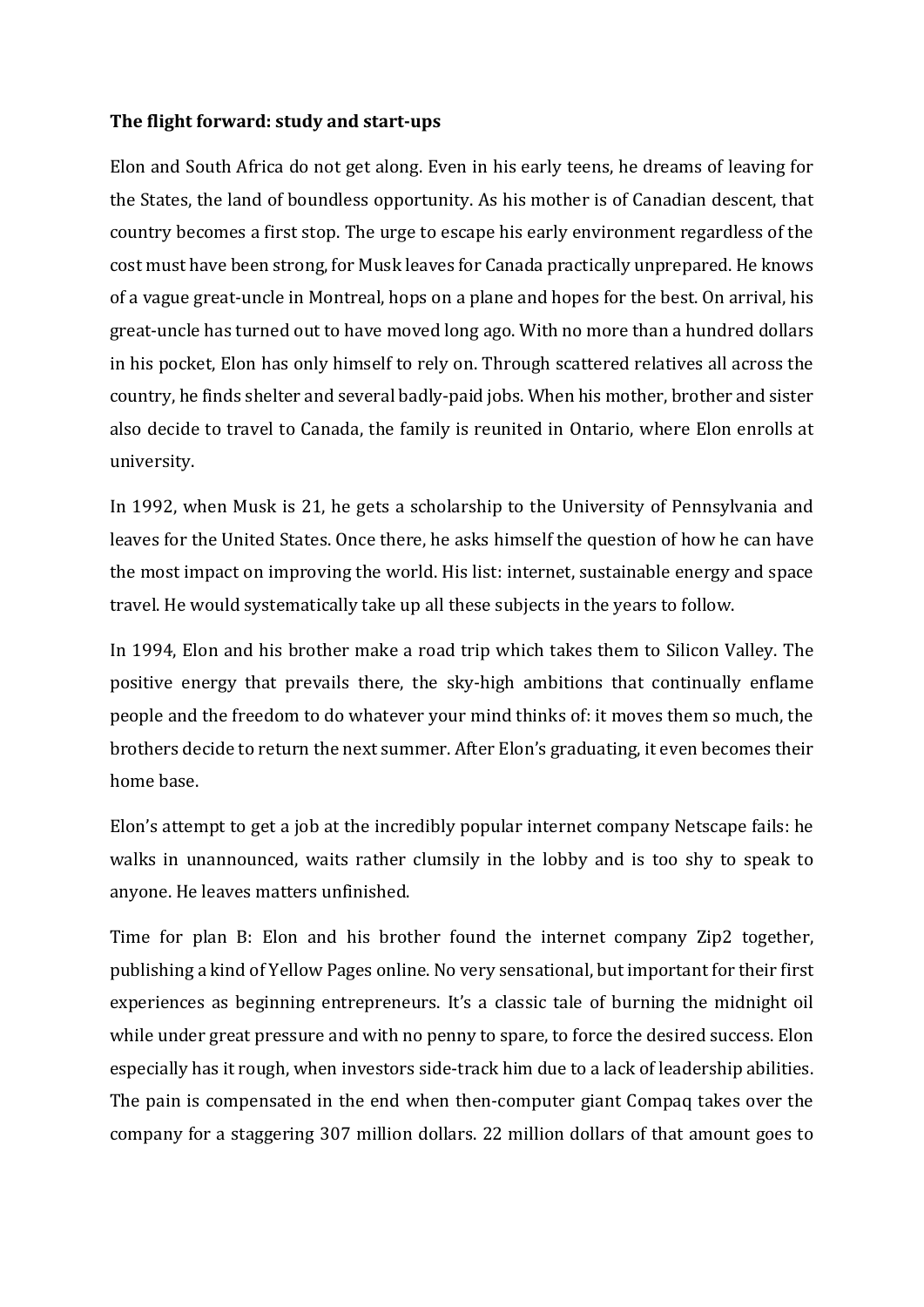Elon Musk's bank account. Only twenty-seven years old and already a member of the select group of dotcom millionaires.

Taking his earned riches and enjoy life to the fullest and relax? Not Musk. He's already set his sights on a new venture: an online bank. Thanks to an internship with a large bank, he purports to know that bankers are usually rich and complacent. Musk wants to wake up the financial world with an internet bank and deal with internet inefficiency. The result: PayPal. The company grows fast, but behind the scenes a huge battle of egos is being fought. Once again, Musk's personality encounters quite the resistance from partners and investors. In a quite uncivil manner – Musk has only just left on his honeymoon when he gets the news – he's side-tracked by them. While he remains one of the biggest owners, he has little to say on the direction the company goes in. Musk remarkably lays low. An attitude that is rewarded in 2001 with an amount of 180 million dollars, when eBay takes over the company.

#### **The flight upwards: beyond the stars**

By then, Elon Musk has grown to be one of the most successful icons of Silicon Valley. For Musk, it's the moment to put the pedal to the metal and dare to fly upwards. The money he earns with selling his start-ups is almost immediately invested in a new aerospace company, in a small producer of electric cars and in a company that makes solar panels. His friends say it's an impulsive gamble. But Musk does not gamble. He's systematically and level-headedly working on realizing his dreams. Those dreams have been relegated to the background in the previous years, what with all the demanding work. Now, with the confidence of a universally-celebrated entrepreneur and with sufficient resources to not be directly dependent on others in order to realize his dreams, Musk focuses on the vision from his teenage years, when he dreamt of spaceships that took people to other planets. Not a luxury to Musk, but a dire necessity. Due to the depletion of natural resources and the dangers of a possible nuclear war, humanity has little other choice than to one day pack its bags and move by rocket to other places in the universe.

Musk is officially still employed at PayPal as an advisor when he revives his aerospace plans. His friends in Silicon Valley are not quite sure how to deal with it. 'When he was talking about space, I figured he was talking about office space', says one of them. Others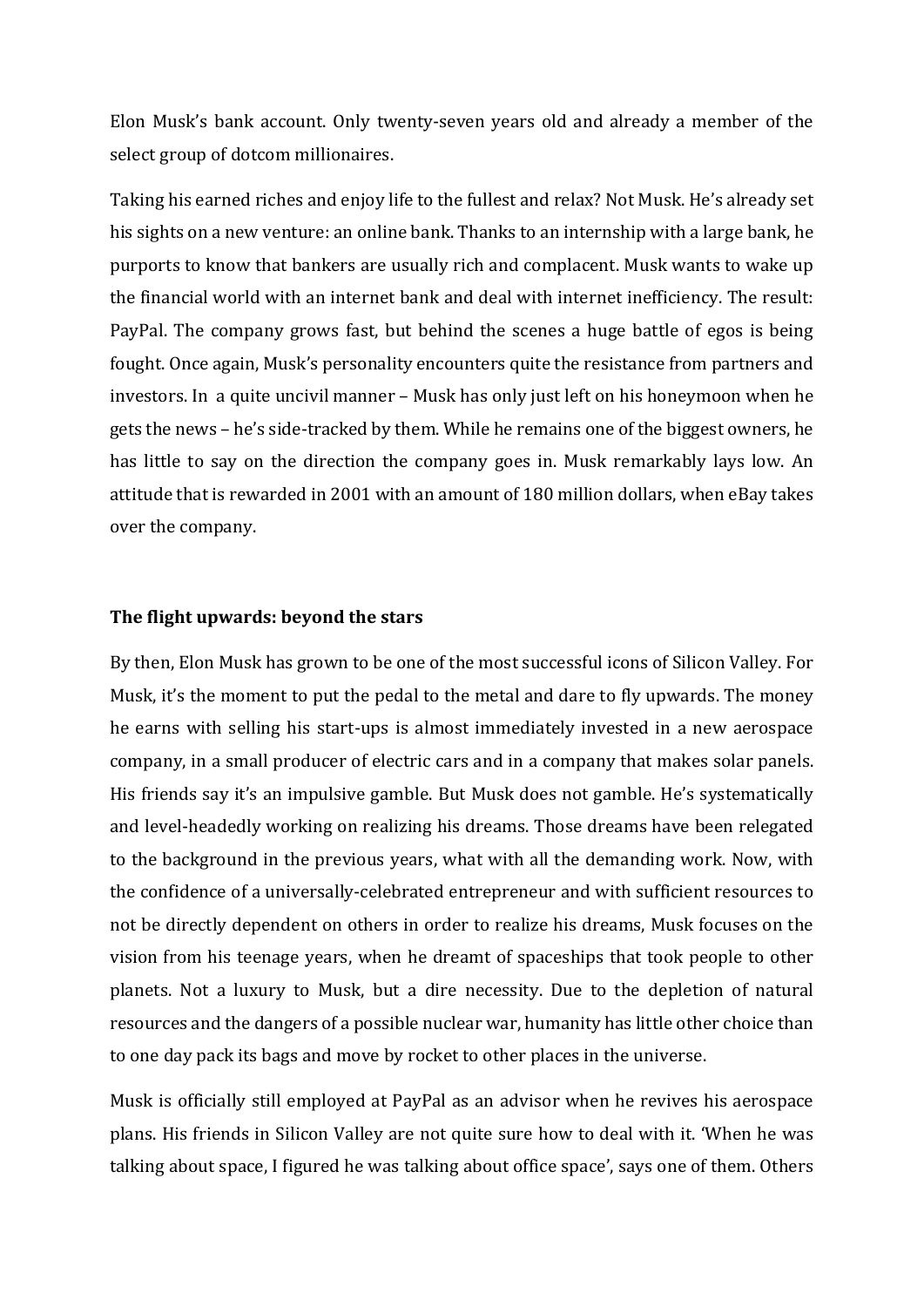have more interest in a successful IPO or other ways of making a financial landslide. To Musk, this latter fact is an indication that Silicon Valley is not quite the right place for him. He feels that entrepreneurs there lack grand ideals and far-reaching ambitions, in order to have a lasting impact. They stubbornly cling to the internet. To Musk, it's only a waystation. His destination is space.

To get there, he firstly decides to move to Los Angeles. There he can surround himself with world-class aerospace specialists, to refine his ideas. He joins a local network of aerospace enthusiasts and is immediately noticed by his insistent manner in asking questions. A prominent member: 'He didn't know a lot about space, but he had a scientific mind'. Together, they developed a vision in 2001, Mars Oasis: transport a small greenhouse with seeds to Mars, supply them with water and thus enable life on the red planet.

As NASA had no plans to explore Mars in the future, Musk decided to take matters into his own hands. He travels to Russia several times to purchase a number of cheap missiles, but ends up going home empty-handed each time. The team returns home discouraged and indulges in quite a few alcoholic beverages on the flight back. Except for Elon Musk. He works on his laptop, turns around and shows a spreadsheet. 'Hey guys, I think we can build this rocket ourselves.' For months, he's absorbed all the important knowledge of space experts like a sponge. As per usual, he's devoured dozens of books, only to discover that rockets can be manufactured much more cheaply.

He contacts several fanatical aerospace engineers. An old warehouse in a Los Angeles suburb is transformed into production facility and headquarters. The employees' desks are scattered throughout the factory, so that everyone – including Musk – can be easily approached and contact one another directly.

Shortly after embarking on his space adventure, Musk decides to pump a substantial part of his money into another revolutionary project: the production of cool, electric cars. With his company, Tesla – named after one of Musk's great examples, the famous inventor Nikola Tesla – he sets himself up as a champion for beautiful and fast cars based on sustainable energy. The strategy is to put electric cars on the map in three steps. First, the development of a luxury electric sports car, to prove that electric cars can be cool. Then, a luxury sedan to compete with prominent brands such as BMW and Mercedes. And for a